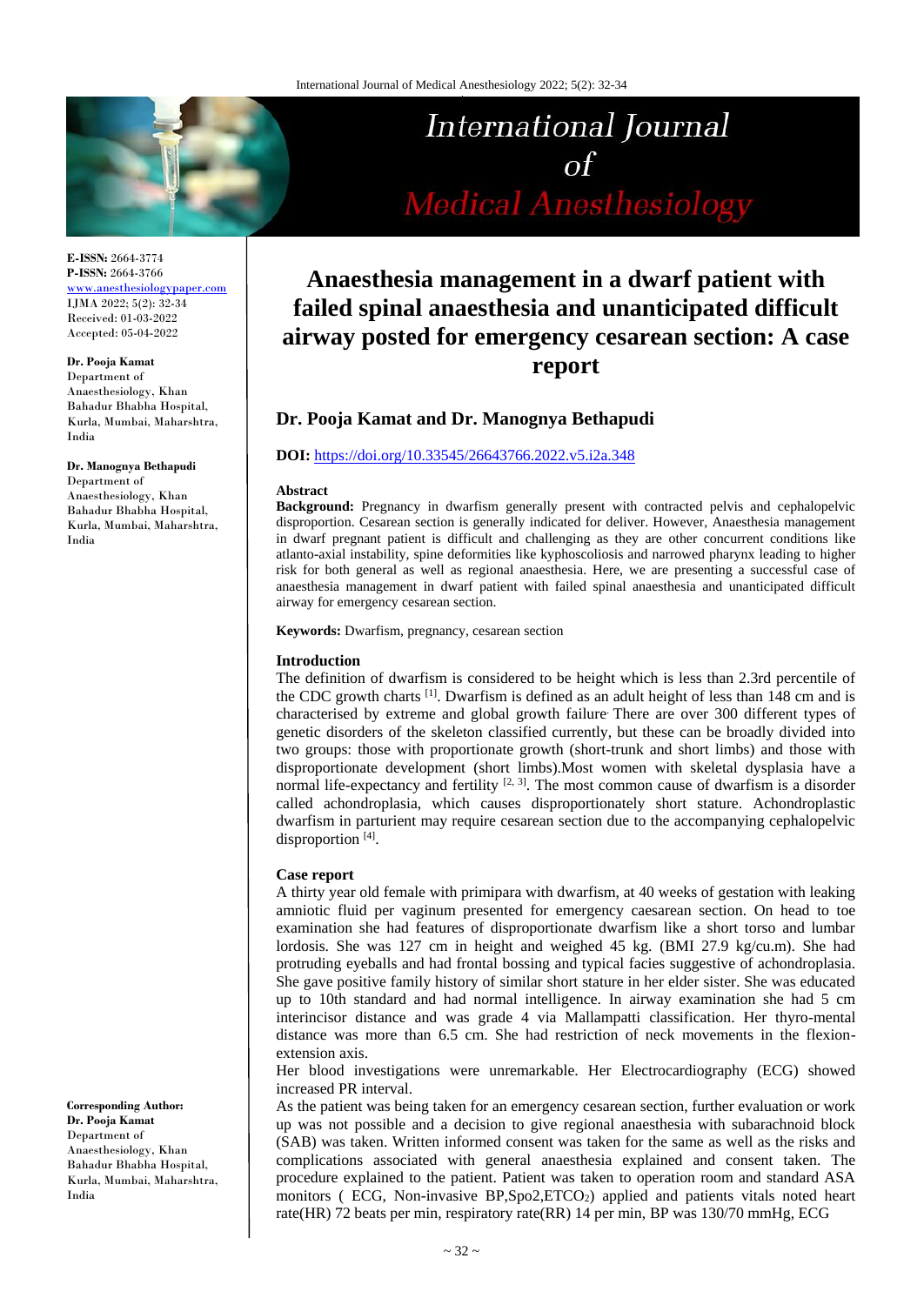was showing increased PR interval,Spo2 showing 98% on room air. Wide bore 20 G intravenous (I.V) line secured. I.V ringer lactate (RL) started. The patient was premedicated with I.V Injection (inj) Pantoprazole 0.8 mg/kg; inj. Metoclopramide 0.2mg/kg, inj. ondansetron 0.08mg/kg induced with inj. Glycopyrrolate 0.004mg/kg. Under all aseptic precautions, SAB was given to the patient with 1.4 mL 0.5% hyperbaric inj. Bupivacaine with the addition of 10 mcg of Inj. Fentanyl as adjuvant. Drug was injected after confirming free, continuous and clear flow of cerebrospinal fluid and the negative aspiration of blood. Patient was immediately made supine and observed for 20 minutes. No motor or sensory block developed and no sympathetic response to spinal anaesthetic drug was observed. On further prodding, patient admitted to an alleged history of scorpion bite six years ago.



**Fig 1**: Body habitus of patient



**Fig 2**: Airway assessment

Considering past history and emergent situation, decision was taken to give general anaesthesia to the patient. Patient was preoxygenated with 100% oxygen. Inj. Propofol 2 mg/kg i.v. given. Once patient was under, Inj. Succinylcholine 2 mg /kg i.v. was given. Once

fasciculations passed, rapid sequence (RSI) intubation attempt was made. However, the patient's jaw was not relaxed. Patient was ventilated with bag and mask ventilation for an additional two minutes and a bolus of 20 mg of Inj. Propofol was given and another attempt for intubation (RSI) was done resulting in the same eventunable to introduce scope in the oral cavity. As patient had starting desaturating to 90-93% of spo2, decision was taken to secure the airway with I-gel No.3 (second generation supraglottic airway device) as per the protocol of Difficult Airway Society. Air entry was checked and after confirmation by capnography, I-gel was secured and Ryle's tube introduced through gastric port. Anaesthesia was maintained with  $Oxygen$   $(O<sub>2</sub>)$  and Sevoflurane. Inj. Atracurium 0.75 mg /kg was used for neuromuscular blockade. Inj. Oxytocin drip 20 unit given after delivering baby. Inj. Midazolam 0.2 mg/kg and Inj. Fentanyl 2 mcg/kg were given and patient was maintenaned with  $O_2$ , Nitrous Oxide  $(N_2O)$  and Sevoflurane.

Once the surgery commenced, patient vitals were stable throughout the procedure. The surgery lasted for one hour 10 minutes. Once the procedure was completed, all anaesthetic agents stopped. Reversion of neuromuscular blockade was made with 0.05 mg/kg of inj. Neostigmine and 0.008 mg/kg of inj. Glycopyrrolate and patient extubated after regaining complete consciousness. She was monitored in the PACU for one hour and was observed to have zero spinal anaesthetic effect. The baby cried immediately after birth and had an APGAR score of 10 at 1 and 5 minutes respectively. No post-operative or post anaesthesia complications were observed.

# **Discussion**

Achondroplastic dwarfism is the most common type of human dwarfism and is a genetic disorder of the growth plate of the bones. It has an incidence of 1 in 15000 to 1 in 40000 live births. Although it is an autosomal dominant genetic disorder, almost 80% cases occur with no family history. The characteristic findings of achondroplasia are the disproportionate short stature of limbs or trunk, exaggerated lumbar lordosis and typical facies associated with achondroplasia<sup>[5]</sup>.

Hence, based on clinical findings, limited resources and emergent condition of the patient, a provisional diagnosis of achondroplasia was done and patient was managed accordingly although the exact cause for her short stature was not known.

The anaesthetic management of a patient of dwarfism for cesarean section is very challenging for anaesthesiologists as both regional as well as general anaesthesia pose risks in such patient. Anaesthetic challenges in patients with achondroplasia difficult neuraxial access with the unpredictable spread of local anaesthetic. The spine in patients with achondroplasia has several unique anatomical features, such as hypertrophy of superior and inferior articular facets, short and thickened pedicles of the vertebral body from premature fusion with scalloping on the posterior surface, prominent bulging of intervertebral discs, spinal canal tapering caudally from decreases in the interpedicular distance in the lumbar region (as opposed to widening caudally in normal anatomy), and thin dura. These mechanical features can lead to spinal stenosis and nerve root compromise. Determining the dose and volume of local anaesthetic is further complicated by accentuated lumbar